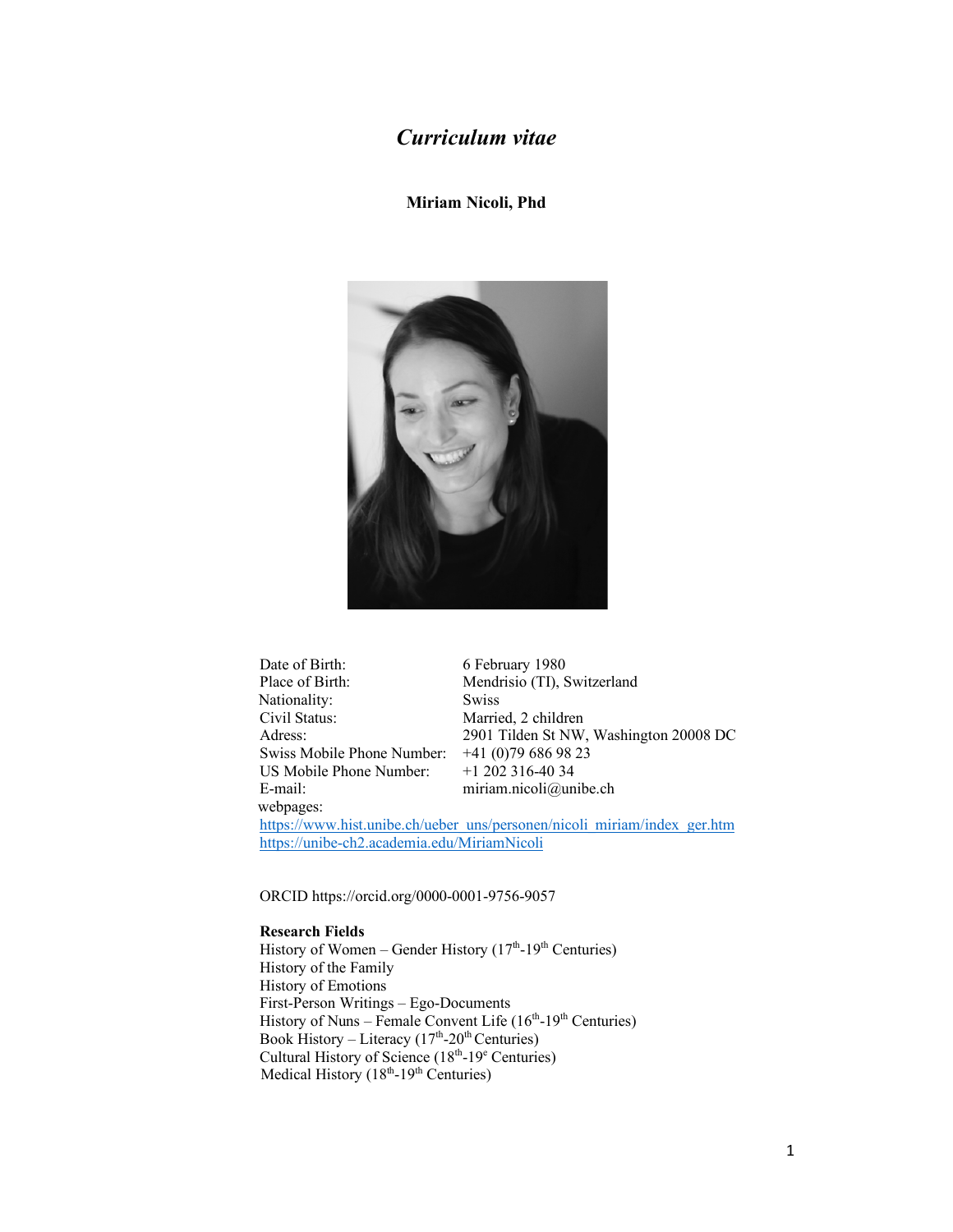| <b>Education</b>                    |                                                                                                                                                                                                                                                                                                                                                                                                                                                           |
|-------------------------------------|-----------------------------------------------------------------------------------------------------------------------------------------------------------------------------------------------------------------------------------------------------------------------------------------------------------------------------------------------------------------------------------------------------------------------------------------------------------|
| 2011                                | <b>University of Neuchâtel</b><br>Continuing Education: Promouvoir une institution culturelle:<br>marketing, relations publiques et sponsoring (Promoting a cultural<br>institution: marketing, public relations and sponsoring).                                                                                                                                                                                                                         |
| 2010                                | <b>University of Lausanne</b><br>Certificate: Formation didactique<br><b>Academic</b> Teaching<br>à<br>l'enseignement universitaire (Didactical training in academic<br>teaching).                                                                                                                                                                                                                                                                        |
| September 2005-June 2011            | <b>University of Lausanne</b><br>PhD in History. Dissertation: Les savants et les livres. Autour<br>d'Albrecht von Haller (1708-1777) et Samuel-Auguste Tissot (1728-<br>1797). Supervisor: Prof. Danièle Tosato-Rigo (University of<br>Lausanne); Committee: Prof. Vincent Barras (University of<br>Lausanne/Chuv), Prof. Maria Teresa Monti (University of Piemonte<br>Orientale), Prof. Hubert Steinke (University of Berne). Defense: 27<br>June 2011 |
| September 1999-July 2005            | <b>University of Lausanne</b><br>Master of Arts (History, History of Religions, Political Science).<br>M.A. Thesis Apporter les lumières «au plus grand nombre». Physique<br>et médecine dans le Journal de Lausanne (1786-1792): entre<br>vulgarisation et pratiques populaires. Supervisors: Prof. Danièle<br>Tosato-Rigo; Expert: Prof. Vincent Barras (University of<br>Lausanne/Chuv).                                                               |
| 1995-1999                           | High School in Mendrisio (Switzerland)                                                                                                                                                                                                                                                                                                                                                                                                                    |
| Awards                              |                                                                                                                                                                                                                                                                                                                                                                                                                                                           |
| 2012                                | <b>Faculty Award for the PhD Dissertation</b>                                                                                                                                                                                                                                                                                                                                                                                                             |
| <b>Academic positions</b>           |                                                                                                                                                                                                                                                                                                                                                                                                                                                           |
| Since 1 <sup>st</sup> November 2018 | Guest Scholar at the German Historical Institute in Washington.                                                                                                                                                                                                                                                                                                                                                                                           |
| $1st$ September 2018-               | <b>University of Berne</b><br>Ambizione Fellow of the Swiss National Science Foundation.<br>Project: Traces of Lives Lived. The Journey of Men and Women Seen<br>through Private Writings (Tessin and Grisons - late 17th to mid-19th<br>century)                                                                                                                                                                                                         |
| February-August 2019                | <b>Maternity leave</b>                                                                                                                                                                                                                                                                                                                                                                                                                                    |
| September 2015-August 2018          | <b>University of Lausanne</b><br>First Assistant (Teaching and Research) Project: «Donne Moderne.<br>Les femmes en Suisse italienne sous l'Ancien Régime».                                                                                                                                                                                                                                                                                                |
|                                     | <b>Teaching (Bachelor and Master):</b><br>Maison, parenté, voisinage (1650-1850) (2017-2018)<br>Femmes et hommes durant le «long» XVIII <sup>e</sup> siècle: Famille, sexualité,<br>travail, vie publique (2016-2017)<br>Séminaire de recherche en histoire moderne (2016-2018)<br>Introduction à l'histoire des sciences à l'époque moderne (2015)                                                                                                       |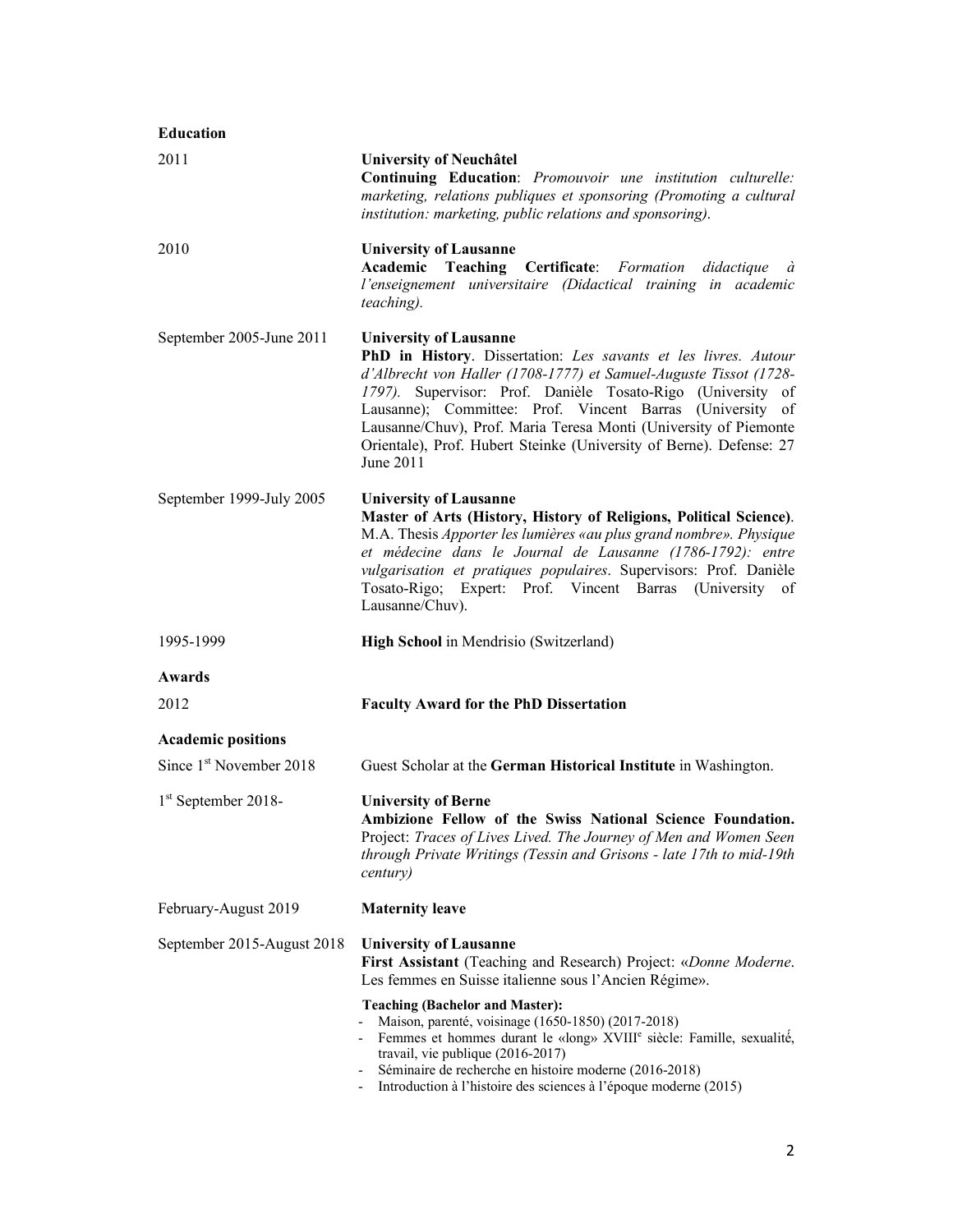| March-September 2016                                 | <b>Maternity leave</b>                                                                                                                                                                                                                                                                                                                                                                                                                                                                                                                                                                                                                                                                                                                                |
|------------------------------------------------------|-------------------------------------------------------------------------------------------------------------------------------------------------------------------------------------------------------------------------------------------------------------------------------------------------------------------------------------------------------------------------------------------------------------------------------------------------------------------------------------------------------------------------------------------------------------------------------------------------------------------------------------------------------------------------------------------------------------------------------------------------------|
| March 2015-August 2015                               | <b>University of Berne</b><br>Visiting Researcher. Sinergia Project: Doing House and Family.<br>Material Culture, Social Space, and Knowledge in Transition (1700-<br>1850). Supervisor: Prof. Joachim Eibach.                                                                                                                                                                                                                                                                                                                                                                                                                                                                                                                                        |
| Sept. 2013- Sept. 2017                               | <b>University of Lausanne</b><br>Post-doc Research Fellow of the Swiss National Science<br>Foundation. Project: Valorisation scientifique des écrits du for privé<br>de l'époque moderne en Suisse latine (16 <sup>e</sup> -début 19 <sup>e</sup> siècles).<br>www.egodocuments.ch Supervisor: Prof. Danièle Tosato-Rigo.                                                                                                                                                                                                                                                                                                                                                                                                                             |
| August 2012-July 2013                                | Coordinator of the Graduate School La Suisse dans les Lumières<br>européennes (University of Geneva, Lausanne, Neuchâtel, Fribourg<br>and Berne).                                                                                                                                                                                                                                                                                                                                                                                                                                                                                                                                                                                                     |
| February 2012- July 2012                             | <b>University Rennes 2</b><br>Post-doc Research Fellow. Project: La collection comme objet<br>éditorial (Europe-Amériques, XVIII <sup>e</sup> -XXI <sup>e</sup> siècles). Supervisor: Prof.<br>Christine Rivalan Guego.                                                                                                                                                                                                                                                                                                                                                                                                                                                                                                                               |
|                                                      | November 2011-February 2013 Research Assistant. Project: A Literary Tour of France<br>http://robertdarnton.org. Supervisor: Prof. Robert Darnton (Harvard<br>University).                                                                                                                                                                                                                                                                                                                                                                                                                                                                                                                                                                             |
| October-December 2011                                | Archivist at the Photography Department of the Historical Museum<br>of Lausanne (Stage).                                                                                                                                                                                                                                                                                                                                                                                                                                                                                                                                                                                                                                                              |
| September 2009-August 2010                           | University of Lyon 1<br>Doctoral Research Fellow of the Swiss National Science<br>Foundation at the École nationale supérieure des sciences de<br>l'information et des bibliothèques (ENSSIB).                                                                                                                                                                                                                                                                                                                                                                                                                                                                                                                                                        |
| September 2005-August 2011                           | <b>University of Lausanne</b><br>Teaching Assistant at the History Department.<br>Collaboration for the following course-seminars (Bachelor et Master):<br>- Histoire de la sexualité à l'époque moderne 1500-1850 (2010-2011)<br>Séminaire de recherche en histoire moderne (2007-2011)<br>Immigration, identité et citoyenneté: regards historiques sur un débat<br>actuel (2008-2009)<br>Des sujets parfaitement libres: idées politiques et économiques en Pays de<br>Vaud au XVIII <sup>e</sup> siècle (2007-2008)<br>- L'Europe des Lumières: des réformes en mouvement (2007-2008)<br>La révolution vaudoise dans l'espace public: une lecture contextualisée<br>des discours, pamphlets et proclamations de l'hiver 1797-1798 (2006-<br>2007) |
| <b>Organization of Academic Congresses/Workshops</b> |                                                                                                                                                                                                                                                                                                                                                                                                                                                                                                                                                                                                                                                                                                                                                       |
| 9-11 June 2021                                       | Profiles and Life Trajectories of Women in the Dynamics of the Alpine Arc<br>(late $17^{th}$ -first half $19^{th}$ century), online.                                                                                                                                                                                                                                                                                                                                                                                                                                                                                                                                                                                                                  |
| 15 September 2020                                    | Religious Orders and Convent Cultures in the Old Swiss Confederacy $(16th -$<br>18th Centuries), University of Bern. With Prof. Christian Windler<br>(University of Bern).                                                                                                                                                                                                                                                                                                                                                                                                                                                                                                                                                                            |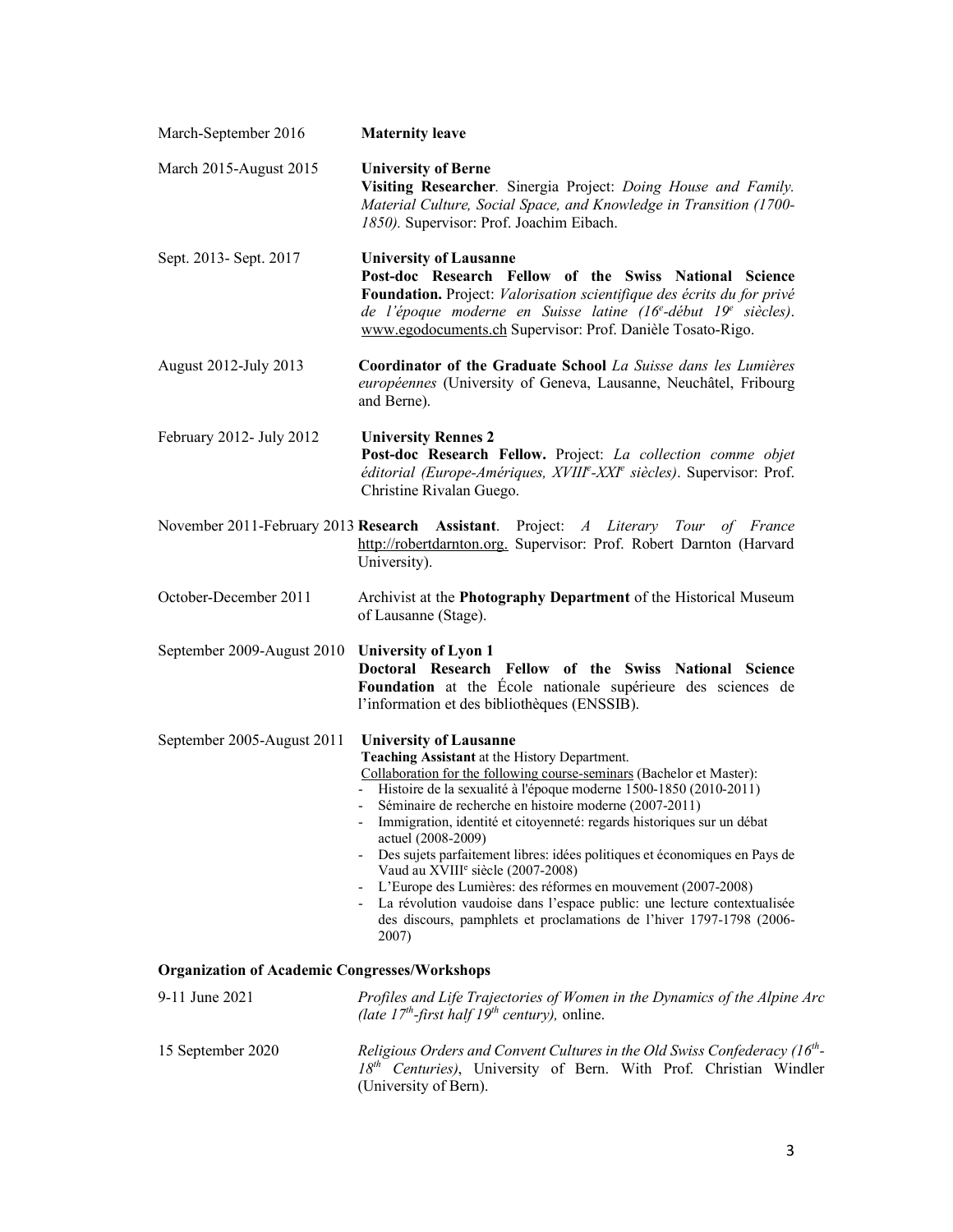| 8 May 2019          | Editions-und Forschungsplattformen zum 18. Jahrhundert – Workshop zur<br>Eröffnung von hallerNet, Universitiy of Bern. With Simona Boscani-Leoni<br>(University of Bern) and Martin Stuber (University of Bern).                                                                                                                                                                                                                                                       |
|---------------------|------------------------------------------------------------------------------------------------------------------------------------------------------------------------------------------------------------------------------------------------------------------------------------------------------------------------------------------------------------------------------------------------------------------------------------------------------------------------|
| 17-18 November 2017 | Usages de la collection éditoriale: circulation, matérialité et formes de<br>réception (Europe-Amériques, XIX <sup>e</sup> -XXI <sup>e</sup> siècles), University of Lausanne.<br>With Christine Rivalan Guego (University Rennes 2), François Vallotton<br>(University of Lausanne) and Patricia Sorel (University of Paris-Nanterre).                                                                                                                                |
| 9-11 July 2016      | Formen und Räume weiblicher Macht zwischen Privatheit und<br>Öffentlichkeit (XVIII.-XIX. Jh.), University of Lausanne. With Elisabeth<br>Joris (University of Zürich).                                                                                                                                                                                                                                                                                                 |
| 10 October 2014     | Ego-documenti. Inventario, ricerca, valorizzazione, Lugano.                                                                                                                                                                                                                                                                                                                                                                                                            |
| 6-8 March 2014      | Lectures du Journal helvétique (1732-1782): acteurs, modèles,<br>contenus et publics d'un périodique d'Ancien Régime, University of<br>Neuchâtel (Scientific Committee Member).                                                                                                                                                                                                                                                                                        |
| 5-6 September 2013  | La Suisse dans les Lumières européennes, Yverdon-les-Bains.                                                                                                                                                                                                                                                                                                                                                                                                            |
| 22 June 2012        | Quand les collections se déclarent, University Rennes 2. With<br>Christine Rivalan Guego (University Rennes 2).                                                                                                                                                                                                                                                                                                                                                        |
| 18 March 2011       | Les sources historiques de notre morale sexuelle, University of<br>Lausanne.                                                                                                                                                                                                                                                                                                                                                                                           |
| 26-27 November 2010 | L'imprimé scientifique (16 <sup>e</sup> -18 <sup>e</sup> siècles): enjeux matériels et<br>intellectuels, University of Lausanne.                                                                                                                                                                                                                                                                                                                                       |
| <b>Exhibitions</b>  |                                                                                                                                                                                                                                                                                                                                                                                                                                                                        |
| 2021                | For the exhibition Le sexe faible? Femmes et pouvoirs en Suisse et en<br>Europe (16 <sup>e</sup> -20 <sup>e</sup> siècles), Château de Morges, September-May 2021,<br>Curator: Jasmina Cornut, I wrote the textes on female religious life<br>(Monastères et couvents: des espaces de liberté et de pouvoir?;<br>Louise de Ballon (1591-1668), fondatrice de monastère, abbesse et<br>autrice; Le rôle éducatif des Ursulines; Le Compendium d'Anne de<br>Xainctonge). |
| 2020                | <b>Scientific advisor</b> for the exhibition A Matter of Affinity – Love and<br>Sexuality in the 18th Century, Swiss National Museum, Château de<br>Prangins, April-October 2020. Curator: Nicole Staremberg.                                                                                                                                                                                                                                                          |
| 2017/2018           | Curator: Ricamare l'alfabeto. Le Cappuccine di Lugano e<br>l'educazione femminile (XVIII e XIX secolo). Lugano, Ancient Convent<br>of San Giuseppe, 14 Septembre-24 November 2017 and Sessa,<br>Sant'Orsola Church, 15 September-8 October 2018.                                                                                                                                                                                                                       |
| Summer-fall 2008    | Curator: Albrecht von Haller (1708-1777), directeur des salines de<br>Bex (Jubilee 2008 for the Birth of the Scholar). Bex, Salt Mines.                                                                                                                                                                                                                                                                                                                                |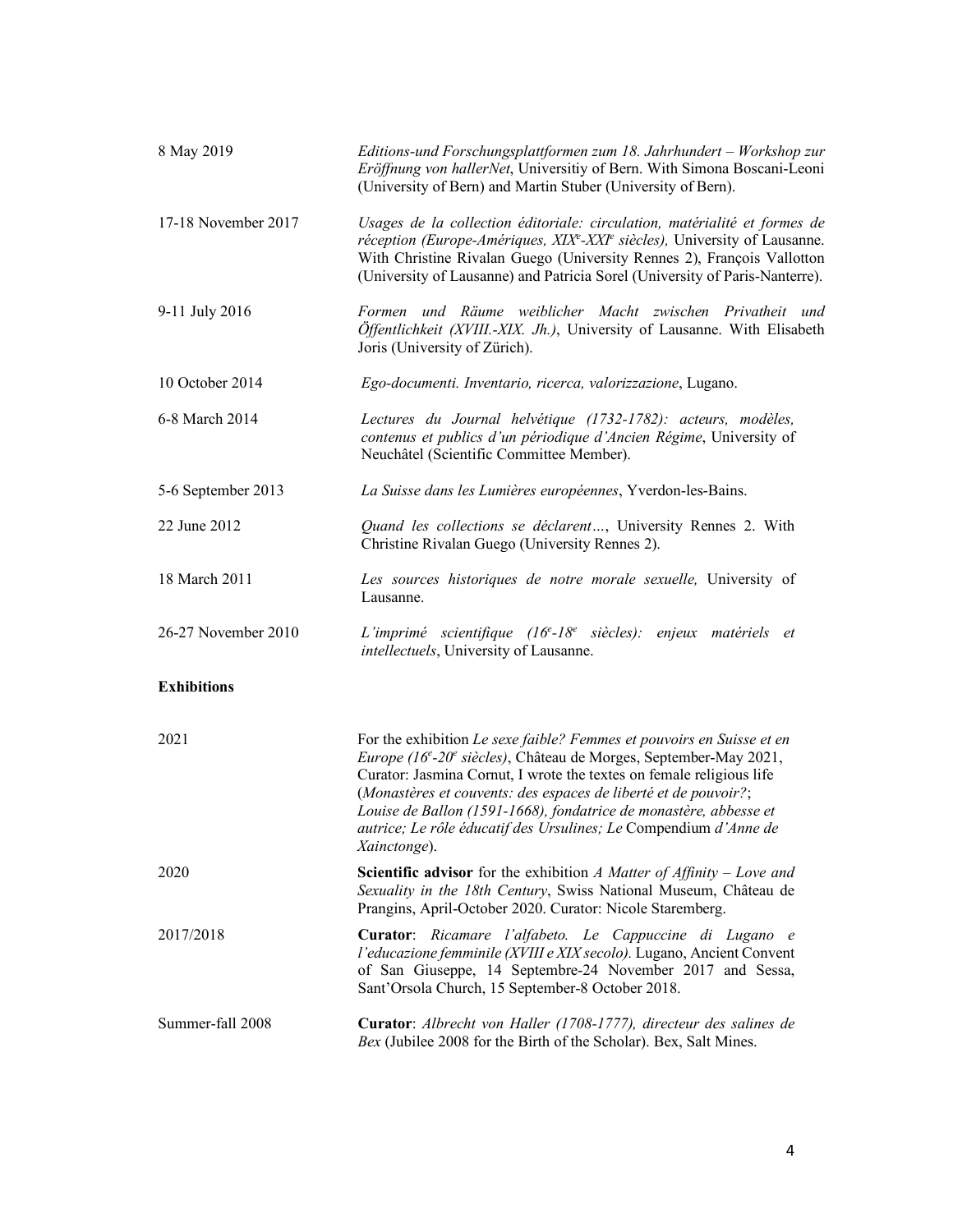| <b>Expertise</b>      |                                                                                                                                                                                                                      |
|-----------------------|----------------------------------------------------------------------------------------------------------------------------------------------------------------------------------------------------------------------|
| 2017                  | Expert for the Master thesis Expressions pathologiques du désir<br>féminin dans les traités médicaux anti-masturbatoires français et<br>suisses du XVIII <sup>e</sup> siècle, dirigé par le Prof. Sandro Guzzi-Heeb. |
| <b>Collaborations</b> |                                                                                                                                                                                                                      |
| Since 2021            | Member of the international research group EMoDiR (Early Modern<br>Religious Dissents and Radicalism)                                                                                                                |
| Since 2019            | Member of the Società delle Storiche Italiane (SIS)                                                                                                                                                                  |
| Since 2019            | Member of the workgroup Egodocuments.ch                                                                                                                                                                              |
| Since 2016            | Member of the Advisory Committee of the Associazione Archivi<br>Riuniti Donne Ticino                                                                                                                                 |
| 2015-2020             | Member of the Editorial Board of the peer-reviewed Journal xviii.ch -<br>Swiss Journal for Eighteenth-Century Studies                                                                                                |
| Since 2015            | Member of the Committee Board of the Société Suisse pour l'étude<br>du XVIIIe siècle                                                                                                                                 |
| Since 2012            | Associate researcher at the Centre d'Études des Littératures et<br>Langues anciennes et modernes (CELLAM), University Rennes 2                                                                                       |
| Since 2011            | Associate researcher at the Institute of Humanities in Medicine of<br>Lausanne                                                                                                                                       |
| <b>Grants</b>         |                                                                                                                                                                                                                      |
| 2021                  | <b>Swiss National Science Foundation</b><br>Open Access Publication Grant                                                                                                                                            |
| 2020                  | Centre Interdisciplinaire de recherche sur la montagne (CIRM)<br>Grant for the organization of the congress Profiles and Life<br>Trajectories of Women in the Dynamics of the Alpine Arc                             |
| 2019                  | Welti Stiftung<br>Publication grant                                                                                                                                                                                  |
| 2018-2021             | <b>Swiss National Science Foundation</b><br>Awarded an Ambizione fellowship<br><b>Flexibility Grant</b>                                                                                                              |
| 2017                  | Fondazione<br>Araldi<br>Guinetti,<br>Fondazione<br>Palazzo<br>Riva,<br>Fondazione Pica Alfieri, Zonta Club Lugano, Città di Lugano<br>Publication and exhibition grants                                              |
| 2013                  | <b>Albrecht von Haller Stiftung</b><br>Publication grant                                                                                                                                                             |
| 2009-2010             | <b>Swiss National Science Foundation</b><br>DocMobility Fellowship                                                                                                                                                   |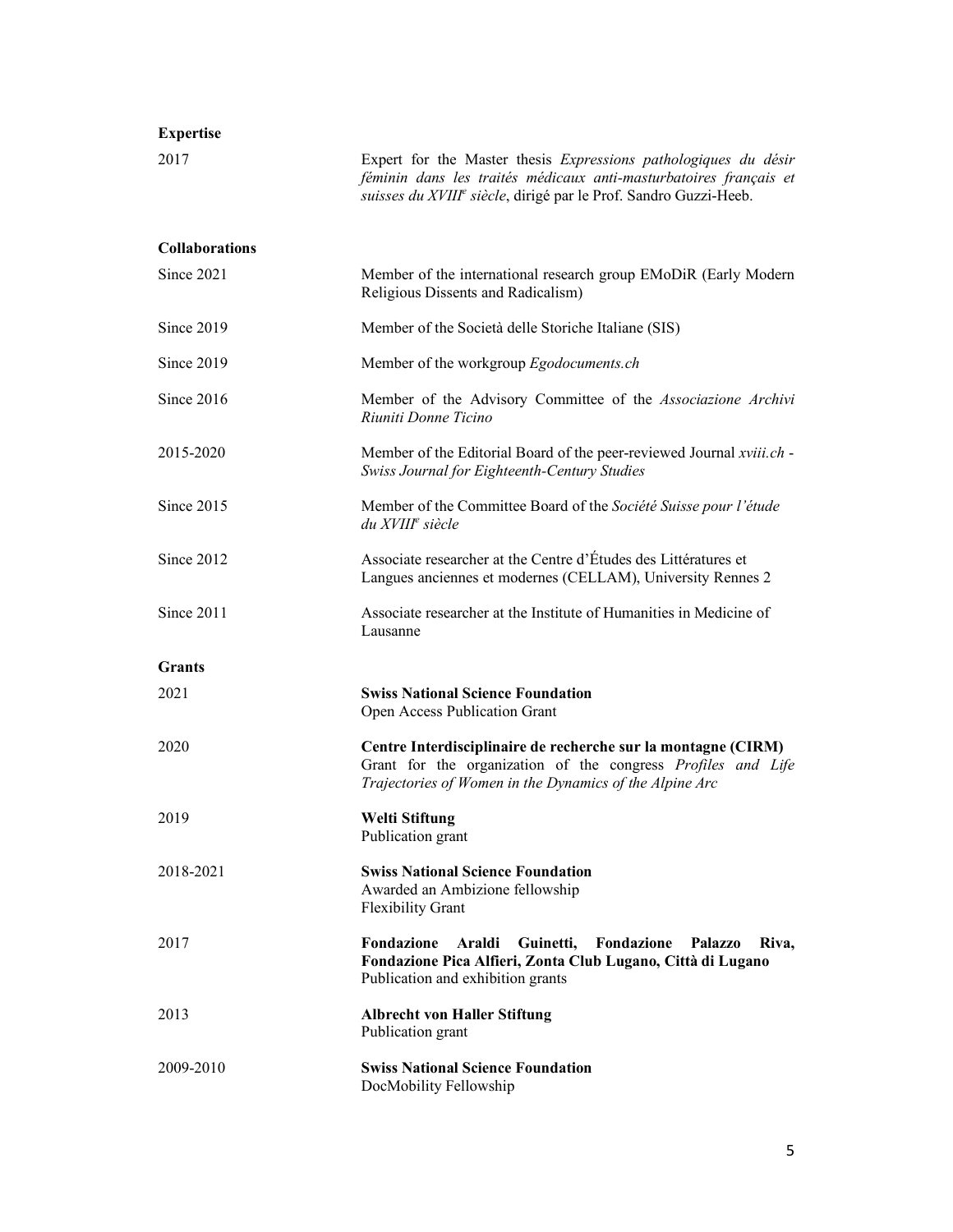| 2009      | Société Académique Vaudoise<br>Publication grant                                                                                                                                                                                                                                       |
|-----------|----------------------------------------------------------------------------------------------------------------------------------------------------------------------------------------------------------------------------------------------------------------------------------------|
| 2006-2014 | University of Lausanne (Bureau de l'égalité des chances, Fondation<br>du 450 <sup>e</sup> anniversaire de l'Université, Commission des publications de<br>l'Université, Fonds des publications de la Faculté des lettres, Fonds du<br>Bicentenaire 2003)<br>Several publication grants |

#### **Languages**

Italian: mother tongue

French: reading, speaking, writing (very high level, native speaker level)

English: reading (very high level), speaking, writing (high level)

German: reading, speaking, writing (high level)

Spanish: reading (basic knowledge)

# *Publication list (up to December 2021)*

A selection of my publications is available on BORIS and on my Academia page:

https://boris.unibe.ch/view/contributors\_bern/Nicoli=3AMiriam\_Anna=3A=3A.html

#### https://unibe-ch2.academia.edu/MiriamNicoli

#### **Books**

- Nicoli Miriam & Cleis, Franca, *La Gran Regina del Cielo e le Benedettine di Claro. Genealogia femminile di un Sacro Monte in area alpina nel manoscritto di suor Ippolita Orelli (1697)*, prefazione di Tatiana Crivelli, Locarno A. Dadò, 2021, 144 p.
- Nicoli, Miriam & Cleis, Franca, *Un'illusione di femminile semplicità. Gli Annali delle orsoline di Bellinzona (1730-1846*), prefazione di Querciolo Mazzonis, Roma, Viella, 2021, 365 p., (Coll. La memoria restituita. Fonti per la storia delle donne).

Gold Open Access : https://www.viella.it/libro/9788833137797

- Nicoli, Miriam, *Les savants et les livres. Autour d'Albrecht von Haller (1708-1777) et Samuel-Auguste Tissot (1728-1797)*, Genève, Slatkine, 2013, 376 p. (Coll. Travaux sur la Suisse des Lumières; 16).
- Nicoli, Miriam, *Apporter les Lumières au «plus grand nombre». Médecine et physique dans le Journal de Lausanne (1786-1792)*, Lausanne, Editions Antipodes, 2006, 260 p. (Coll. Histoire moderne).

#### **Edited Books**

Nicoli, Miriam, Sorel, Patricia, Rivalan Guégo Christine & Vallotton, François (ed.), with a foreword of Jacques Michon, *La collection éditoriale: espaces, formes et métissages*, Rennes, PUR, 2021, 315 p., (Coll. Interférences).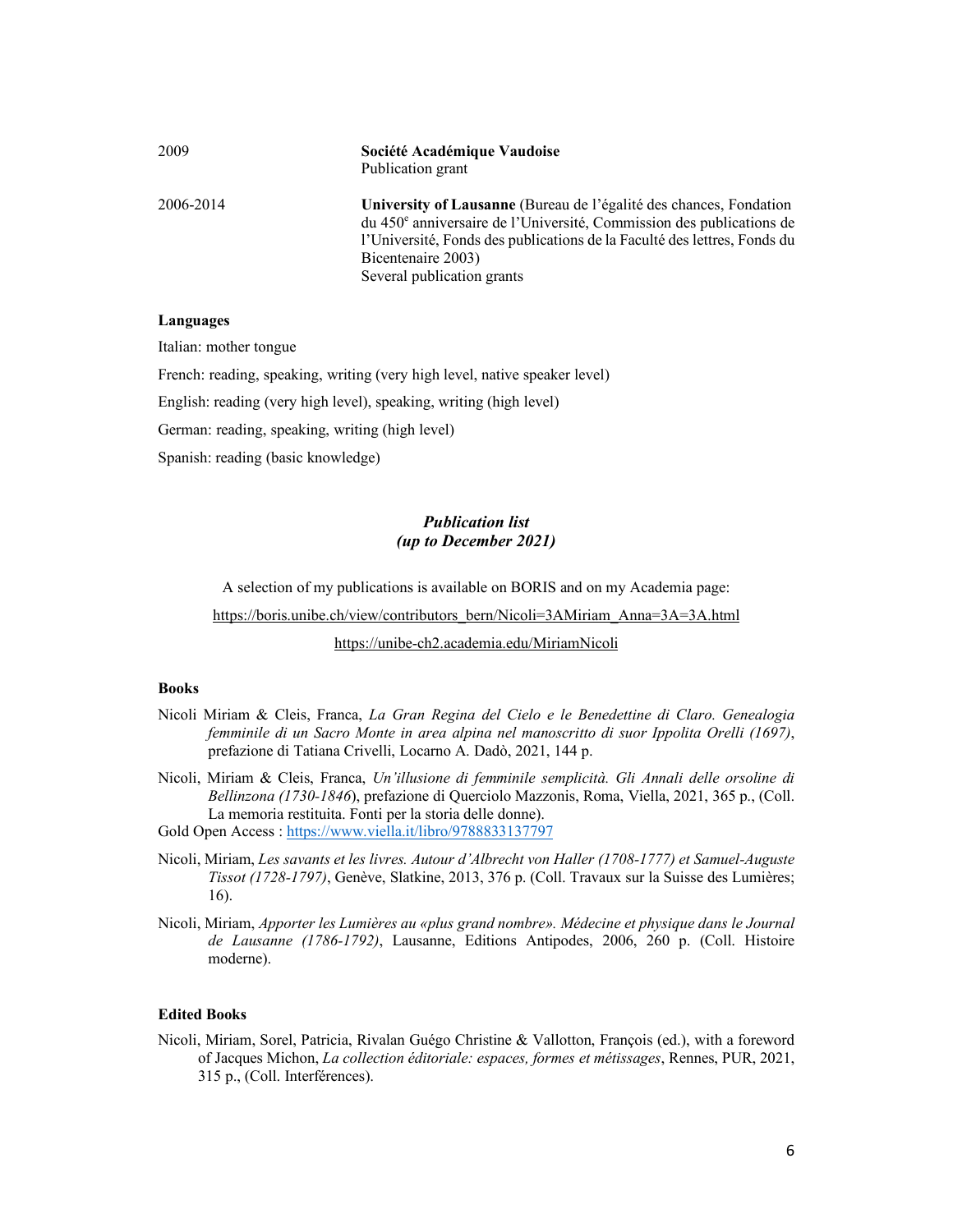- Nicoli, Miriam & Maffongelli, Manuela (ed.), *Ricamare l'alfabeto. Le Cappuccine di Lugano e l'educazione femminile (XVIII e XIX secolo),* Massagno, AARDT, 2017, 112 p.
- Nicoli, Miriam (ed.), *L'imprimé scientifique. Enjeux matériels et intellectuels*, Lausanne, Editions BHMS, 2014, 190 p. (Coll. eBook-BHMS; 3).
- Nicoli, Miriam & Rivalan Guego, Christine (ed.), with a foreword of Jean-Yves Mollier, *La Collection: essor et affirmation d'un nouvel objet éditorial entre Europe et Amériques (XVIIIe -XXI <sup>e</sup> siècles)*, Rennes, PUR, 2014, 290 p. (Coll. Interférences).
- (Spanish Translation: Nicoli, Miriam & Rivalan Guégo, Christine (ed.), Prólogo de Jean-Yves Mollier, *La colección. Auge y consolidatión de un objeto editorial (Europa/Américas, siglos XVIII-XXI)*, Bogota, Uniandes, 2017, 350 p.
- Samuel-Auguste Tissot, *De la Médecine civile ou de la Police de la Médecine*, edited by Miriam Nicoli, with an introduction of Danièle Tosato-Rigo & Miriam Nicoli, Lausanne, Editions BHMS, 2009, LXX, 160 p. (Coll. Sources en perspective).

### **Special Issues**

- Nicoli, Miriam & Joris, Elizabeth (ed.), *Räume weiblicher Machtgestaltung (18./19. Jahrhundert) – Pouvoirs au féminin (XVIIIe –XIXe siècles) – Poteri al femminile (secoli XVIII–XIX)*, *Revue Suisse d'histoire*, vol. 68/1, 2018.
- Nicoli, Miriam & Boscani-Leoni, Simona (ed.), *Diffuser le savoir dans la Suisse du XVIIIe siècle: acteurs et pratiques = Wissenszirkulation in der Schweiz des 18. Jahrhunderts: Akteure und Praktiken*, *xviii.ch*, vol. 7, 2016.

#### **Journal Articles**

«La religione del padre, l'educazione della madre. Matrimoni misti, identità confessionale e scritture autobiografiche in una valle alpina», (submit to the journal *xviii.ch*, in peer review process).

- «Politica e salute. Libertà e restrizione dei diritti individuali in un trattato settecentesco di polizia medica», *Archivio Storico Ticinese*,168, 2020, p. 26-35.
- «Räume weiblicher Machtgestaltung (18./19. Jahrhundert). Einleitung», *Revue Suisse d'histoire*, vol. 68/1, 2018, p. 85-90. (with Elisabeth Joris).
- «Le scritture personali nella svizzera italiana (XVI-inizio XIX secolo). Un primo bilancio», *Bollettino storico della Svizzera italiana*, 2016, p. 61-83.
- «Les religieuses et leur rôle éducatif au Tessin à l'aune des écrits conventuels (Ancien Régime-début du XIXe siècle)», in Tosato-Rigo, Danièle (ed.), *Egodocuments et pratiques sociales (XVIe - début XIXe siècles)*, *Etudes de lettres*, n° 1-2, 2016, p. 135-156.
- «Le rêve d'une Europe savante connectée. Philippe-Rodolphe Vicat et la *Bibliothèque médico-physique du Nord*», in Nicoli, Miriam & Boscani-Leoni, Simona (ed.), *Diffuser le savoir dans la Suisse du XVIIIe siècle: acteurs et pratiques = Wissenszirkulation in der Schweiz des 18. Jahrhunderts: Akteure und Praktiken*, *xviii.ch*, vol. 7, 2016, p. 93-111.
- «Introduction», in Nicoli, Miriam & Boscani-Leoni, Simona (ed.), *Diffuser le savoir dans la Suisse du XVIIIe siècle: acteurs et pratiques = Wissenszirkulation in der Schweiz des 18. Jahrhunderts: Akteure und Praktiken*, *xviii.ch*, vol. 7, 2016, p. 11-15. (with Simona Boscani-Leoni).
- «Vulgariser les sciences sans l'appui des savants. Jean Lanteires et le *Journal de Lausanne* (1786- 1792)», in Jeanne Peiffer, Maria Conforti & Patrizia Delpiano (ed.), *Les journaux savants dans l'Europe moderne. Communication et construction des savoirs - Scholarly Journals in Early*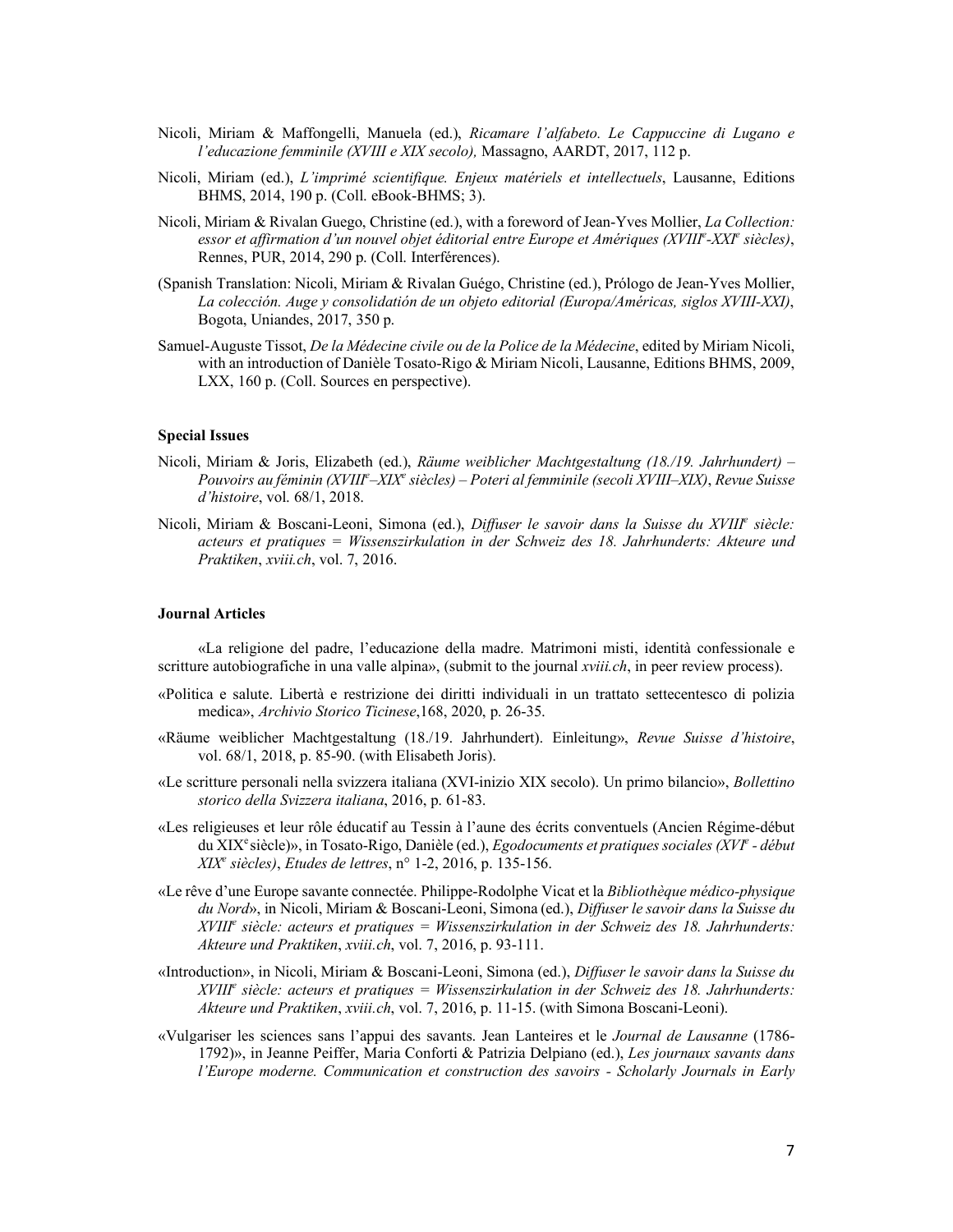*Modern Europe. Communication and the Construction of Knowledge*, *Archives internationales d'histoire des sciences*, Brepols, vol. 63, n° 170-171, 2013, p. 301-318.

- «Un praticien des livres: le Dr Tissot (1728-1797)», Silvio Corsini (ed.), *Livres et lecteurs en terre vaudoise: une histoire à écrire*, *Revue historique vaudoise*, 2012, p. 345-360.
- «Du corps individuel au corps collectif. Médecine civile et santé publique au XVIIIe siècle», *Mémoire Vive. Pages d'histoire lausannoise*, 2008, p. 20-27.
- «Un impresa di divulgazione: il Giornale di Losanna», in *Legger…TI. Libri e autori nella Svizzera italiana*, n° 13, dicembre 2007 - maggio 2008, p. 15-17.

#### **Book Chapters**

- «Quasi un diario: Adriana Ramelli, bibliotecaria. La professione e la vita», submit in order to be publish in *L'altra metà dell'editoria Le professioniste del libro e della lettura nel Novecento* (in peer review process).
- «Le sperme et le lait. Masturbation et allaitement chez Samuel-Auguste Tissot (1728-1797)», in Staremberg, Nicole (ed.), *Et plus si infinités … Amour et sexualité au 18<sup>e</sup> siècle*, Lausanne, Antipodes, 2020, p. 135-145.
- «Una vita di lavoro e d'inchiostro. I diari di Giovanni Anastasia, contadino svizzero d'inizio Ottocento», in Giovanna Ceccarelli, Daniele Pedrazzini & Damiano Robbiani (ed.), *«Oggni cosa è mal incaminata». Il diario di Giovanni Anastasia (1797-1883), contadino di Breno*, Curio, Museo del Malcantone, 2019, p. 27-41.
- «"Manichette per scrivere, forbicette, ditale e aghirolo". L'educazione femminile presso le Clarisse Cappuccine di Lugano», in Nicoli, Miriam & Maffongelli, Manuela (ed), *Ricamare l'alfabeto. Le Cappuccine di Lugano e l'educazione femminile (XVIII e XIX secolo),* Bellinzona, AARDT, 2017, p. 25-71. (with Manuela Maffongelli).
- «La cronaca del monastero San Giuseppe. Una trama di storia femminile lunga 253 anni», in Nicoli, Miriam & Maffongelli, Manuela (ed.), *Ricamare l'alfabeto. Le Cappuccine di Lugano e l'educazione femminile (XVIII e XIX secolo),* Bellinzona, AARDT, 2017, p. 73-77.
- «Face à l'absence: l'écriture des femmes dans l'Arc alpin à l'époque moderne», in Berthiaud, Emmanuelle (ed.), *Paroles de femmes. Rôles et images de soi dans les écrits personnels, Europe XVIe -XXe siècles*, Paris, Editions Le Manuscrit, 2017, p. 87-105.
- «La bataille du siècle. Défenseurs et détracteurs de l'immunisation antivariolique dans le *Journal helvétique*», in Huguenin, Séverine & Léchot, Timothée (ed.), *Lectures du Journal helvétique 1732-1782*, Genève, Slatkine, 2016, p. 293-314.
- «L'imprimé scientifique: formes, diffusion et acteurs», in Nicoli, Miriam (ed.), *L'imprimé scientifique. Enjeux matériels et intellectuels*, Lausanne, Editions BHMS, 2014, p. 3-7.
- «*Ces misérables me désolent.* L'épopée de la publication des *Elementa physiologiae corporis humani* de Albrecht von Haller», in Nicoli, Miriam (ed.), *L'imprimé scientifique. Enjeux matériels et intellectuels*, Lausanne, Editions BHMS, 2014, p. 83-95.
- «Entre déclarations d'éditeurs et intentions pratiques de lecteurs: l'usage des collections scientifiques savantes en Suisse romande à la fin du XIX<sup>e</sup> siècle», in Nicoli, Miriam & Rivalan Guégo, Christine (ed.), *La Collection. Essor et affirmation d'un nouvel objet éditorial entre Europe et Amériques (XVIIIe -XXIe siècles)*, Rennes, PUR, 2014, p. 37-52.
- «Introduction», in Nicoli, Miriam & Rivalan Guégo, Christine (ed.), *La Collection. Essor et affirmation d'un nouvel objet éditorial entre Europe et Amériques (XVIIIe -XXIe siècles)*, Rennes, PUR, 2014, p. 9-15. (with Christine Rivalan Guégo).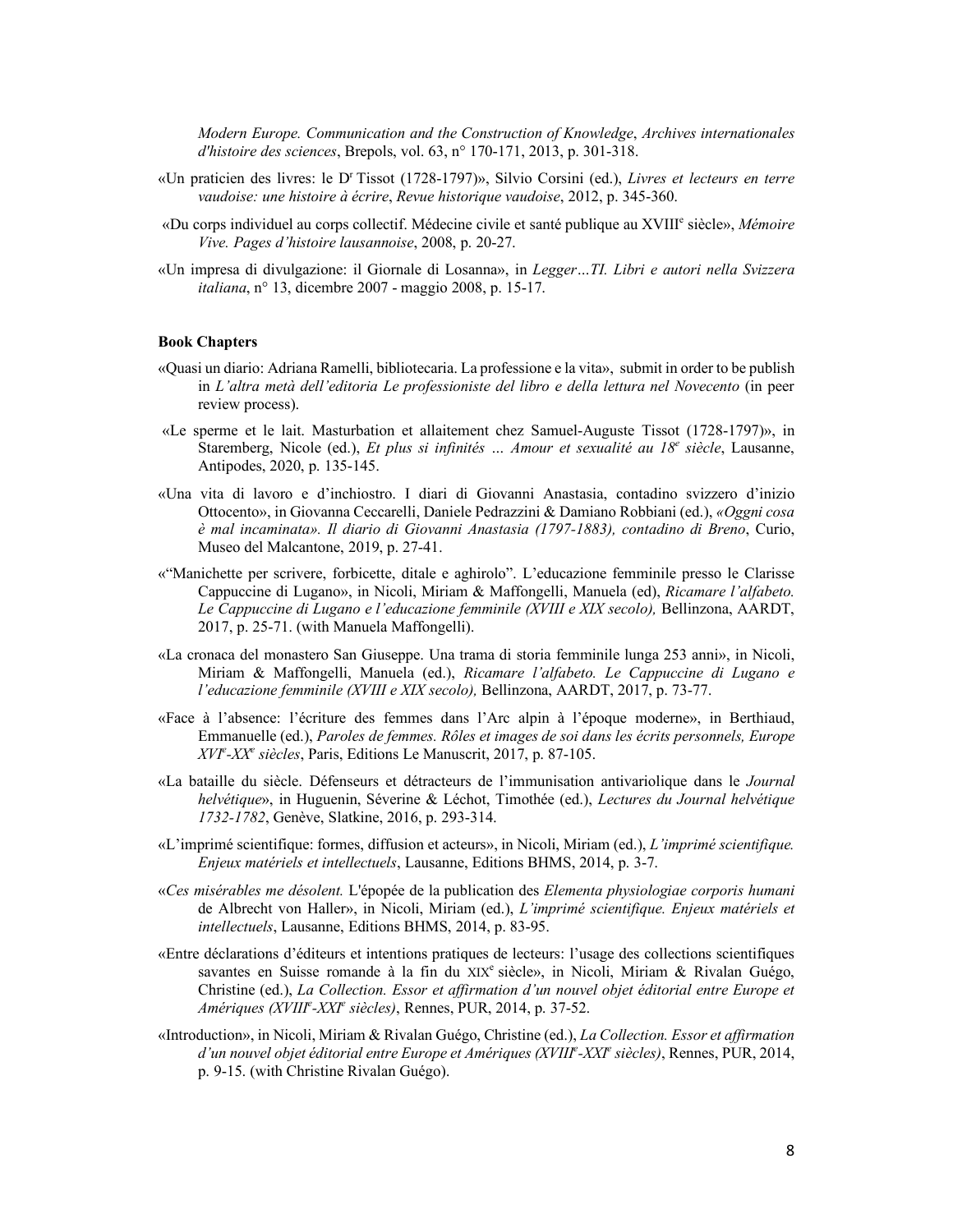- «Faced with the Flood: Scholarly Working Practices and Editorial Transformations at the Highpoint of Scientific Publications», in Holenstein, André, Steinke, Hubert & Stuber, Martin (eds), *Scholars in Action: The Practice of Knowledge and the Figure of the Savant in the 18th Century*, Leiden, Brill, 2013, p. 609-629.
- «Médecine civile et gestion des pauvres malades à la fin de l'Ancien Régime: le cas de la *Police de la Médecine* de Samuel-Auguste Tissot», in Holenstein, André *et alii* (ed.), *Reichtum und Armut in den schweizer Republiken des 18. Jahrhunderts - Richesse et pauvreté dans les Républiques suisses auXVIIIe siècle*, Genève, Slatkine, 2010, p. 215-225.
- «La *Police médicale*, testament politique de Samuel-Auguste Tissot», in Samuel-Auguste Tissot, *De la Médecine civile ou de la Police de la Médecine*, edited by Miriam Nicoli, Lausanne, Editions BHMS, 2009, p. XIII-XLVIII. (with Danièle Tosato-Rigo).
- «Au service de l'utilité publique: le *Journal de Lausanne* et la vulgarisation des sciences», in Holenstein, André *et alii* (ed), *Berns Goldene Zeit. Die 18. Jahrhundert neu entdeckt*, Berne, Stämpfli, 2008, p. 421.
- «Un air pur pour les vivants : le déplacement des cimetières hors des villes», in Holenstein, André *et alii* (ed.), *Berns Goldene Zeit. Die 18. Jahrhundert neu entdeckt*, Berne, Stämpfli, 2008, p. 77.

#### **Newspapers Articles**

«Storici svizzeri in cerca di archivi di famiglia», in *Il Giornale del Popolo* 8 October 2014.

- «Le XVIIIe siècle, un tournant dans l'histoire de l'accouchement», in *Le Courrier* 11 September 2007, p. 16. www.lecourrier.ch/index.php?name=NewsPaper&file=article&sid=437298
- «Une entreprise de vulgarisation : le *Journal de Lausanne* », in *Le Courrier* 21 March 2007, p. 6. www.lecourrier.ch/index.php?name=NewsPaper&file=article&sid=43362

# **Online Publications**

- *Autour d'Auguste Tissot: trouvaille au Musée historique de Lausanne*, *Trouvailles* Lumières.Lausanne, n° 2, Université de Lausanne, Mai 2014, 8 p. (with Béatrice Lovis) http://lumieres.unil.ch/publications/trouvailles/2/
- Compilation of about **150 records** relating to Italian-language egodocuments from the period 1500- 1820 in the database www.egodocuments.ch

#### **Reviews of**

- Corradi, Morena, Valisa, Silvia (eds), La carta veloce. Figure, temi e politiche del giornalismo italiano dell'Ottocento, in *Modern Italies* forthcoming).
- Tissot, Laurent, Vincent, Vincent, Ramseyer Jacques (eds), *Dévoiler l'ailleurs. Correspondances, carnets et journaux intimes de voyages*, in *Revue Suisse d'Histoire* (forthcoming).
- Valle Parri, Silvia, *Madonne del latte. La senologia nell'arte sacra del Cantone Ticino*, in *Archivio Storico Ticinese,* July 2021.
- Favre, Madline, *Suzanne Necker et son hospice de charité* in *xviii.ch*, 2020.
- *Giovanni Pietro Orelli Barnaba di Locarno. Opera medica (1711)*, a cura di Benedino Gemelli, in *Archivio Storico Ticinese*, July 2020.
- *Leonhard Euler. Opera Omnia. Correspondance*, vol. VII. Edited by Siegfried Bodenmann *et al*., in *xviii.ch*, 2018.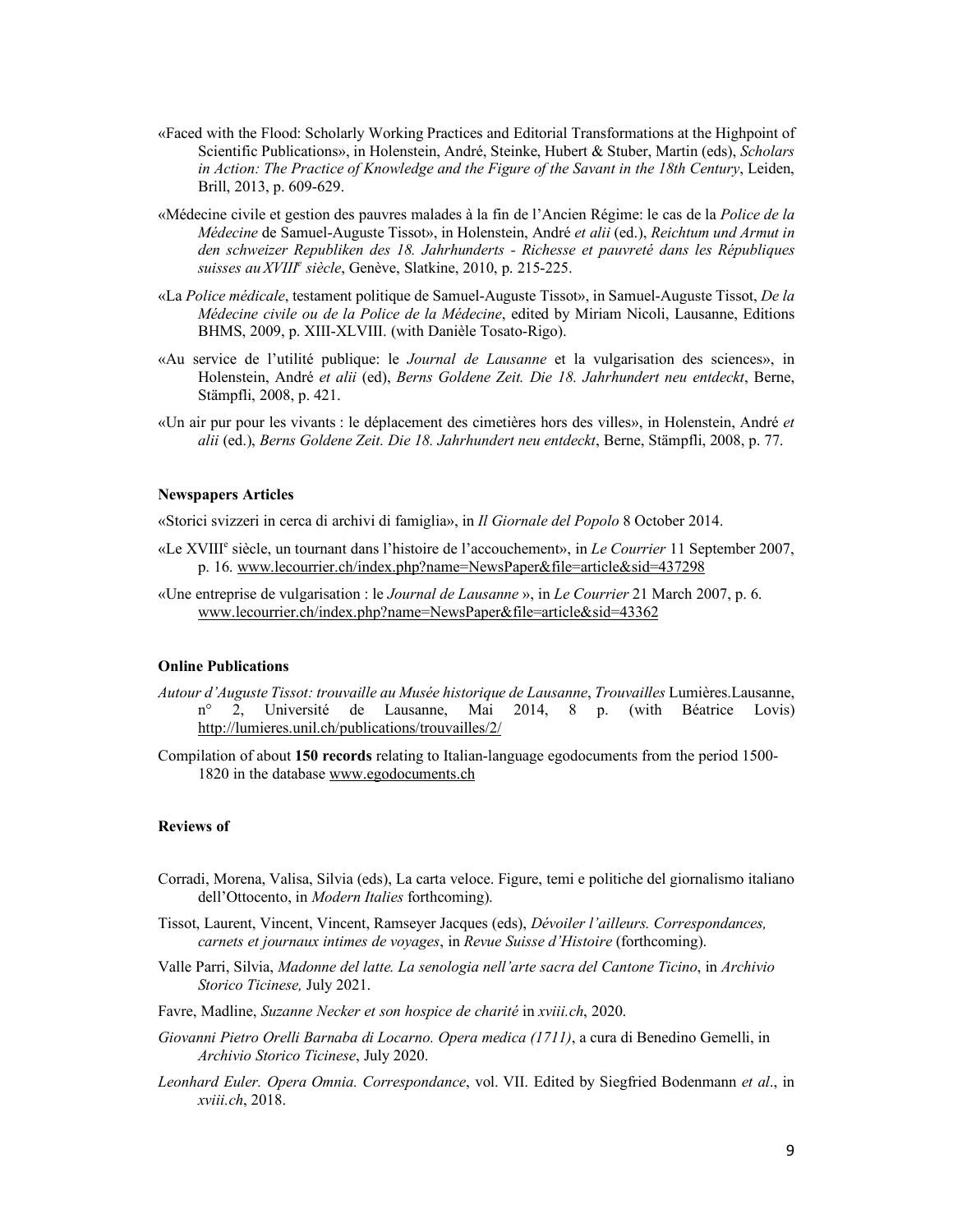- Girolamo Mercuriale, Johann Crato von Kraffthein, *Une correspondance entre deux médecins humanistes*. Edited by Jean-Michel Agasse & Concetta Pennuto, in *Histoire, médecine et santé* n° 11, 2017.
- Ulbrich, Claudia, von Greyerz, Kaspar and Lorenz Heiligensetzer (eds), *Mapping the 'I'. Research on Self- Narratives in Germany and Switzerland,* in *Revue Suisse d'Histoire,* vol. 67/2, 2017.
- Barelli, Stefano, *Francesco Soave. Epistolario*, in *xviii.ch*, 2015.
- Singy, Patrick, *L'usage du sexe. Lettres au Dr Tissot, auteur de l'Onanisme (1760)*, in *xviii.ch*, 2014.
- Apple, Rima D., Downey, Gregory J. & Vaugham, Stephen L. (eds), *Science in Print. Essays on the History of Science and the Culture of Print*, in *Gesnerus. Swiss Journal of the History of Medicine and Sciences*, n° 1, 2014.
- Rider, Philip, *La figure du patient au XVIIIe siècle*, in *Traverse. Revue d'histoire suisse*, 2011.
- Lynn, Michael R., *Popular Science and Public Opinion in Eighteenth-Century France*, in *Gesnerus. Swiss Journal of the History of Medicine and Sciences*, n° 3/4, 2007.

#### **Poster Presentations**

- Presentation of the project: Mutations culturelles au miroir des collections, Réseau national des Maisons des Sciences de l'Homme «Quelles sciences humaines et sociales pour le XXIe siècle?», with Christine Rivalan-Guégo, Caen, 6-7 December 2012.
- Presentation of the PhD, Congess organized by the Société Suisse pour l'étude du XVIII<sup>e</sup> siècle, National Library of Bern, 31 October 2008.

#### **Lectures**

- « Three Generations of Women in the Letters of an Alpine Family (XVIII-XIX Centuries)», International Congress *Profiles and Life Trajectories of Women in the Dynamics of the Alpine Arc (late*  $17^{th}$ *-first half*  $19^{th}$  *century)*, online, 9-11 June 2021.
- «Gender, Egodocuments and Archives: Methodological Issues and New Perspectives», *Frauengeschichte-Reloaded, Forschungskolloquium zur Geschlechtergeschichte*, University of Basel, 19 March 2021.
- «Women, Books, and Libraries. A "different" culture», Invited lecture, Florida State University, 10 March, 2021.
- «Men and Women's Life Trajectories: Egodocuments and Family Archives», Fellows'Symposium, GHI Washington, 21-22 January 2021.
- «"Diario" e "Vita di una bibliotecaria". Adriana Ramelli (1908-1996), International Congress *The Other Half of Publishing: Twentieth-Century Women Professionals in Publishing and Reading*, Università degli Studi di Milano, Fondazione Mondadori, Centro Apice, 23-26 November 2020.
- «Ni moniales, ni laïques: le cas des ursulines dans l'espace alpin», International Congress *La religion des laïcs: confréries, dévotions, formes de participation*, University of Lausanne, 16-17 October 2020.
- «Women's Studies, Nun's Culture and Religious History in Swiss Historiography», University of Bern, 15 September 2020.
- «Female Agency in the Mirror of a Swiss Farmer's Diary at the Beginning of the  $19<sup>th</sup>$  Century», International Congress *Recovering Women's Identities between Centre and Periphery (16<sup>th</sup>-20<sup>th</sup>) Centuries)*, University of London, 5-6 March 2020.
- «Les chroniques de couvents de femmes: entre histoire et récit de soi», Invited lecture, University of Lausanne, 24 February 2020.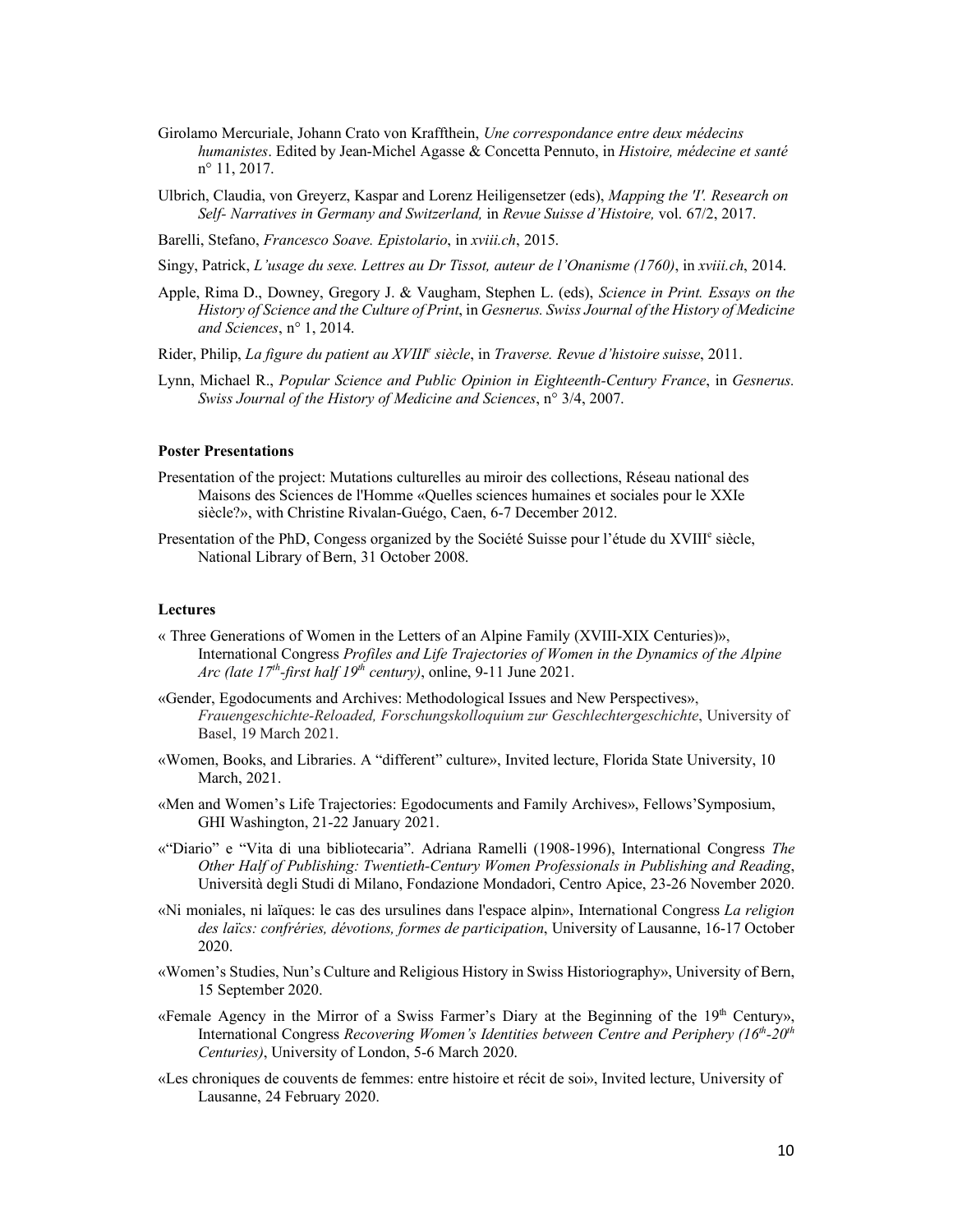- «Les transferts culturels: champs et méthodes», Yverdon-Les-Bains, 26 October 2018, round table with Nathalie Ferrand, Florence Catherine, Claire Gantet, François Rosset.
- «"ò preso due oncie di cremotartaro". Corpo e salute nelle scritture private tra Antico Regime e primo Ottocento», Liceo di Locarno, 3 Mai 2018.
- **«**Il velo, l'ago e la penna», Lugano, 14 September 2017.
- **«**L'information médicale dans les périodiques suisses romands du XVIIIe siècle», Invited lecture, University Sorbonne Nouvelle Paris 3, 8 February 2017.
- **«**(Ri)scoprire il quotidiano di uomini e donne tra intimità e vita pubblica: la banca dati svizzera delle scritture personali», University of Lausanne, 14 November 2016.
- **«**Fuori e dentro le mura: poteri formali e informali delle religiose nel Ticino di età moderna», University of Lausanne, 10 June 2016.
- «Lire, observer, (de)écrire: Communiquer la science à l'époque moderne», Invited lecture, University of Fribourg, 12 November 2015.
- «Entre public et privé: correspondances féminines dans le fonds de la famille Oldelli (XVIIe-XVIIIe siècles)», International Congress *Paroles de femmes. Rôles et images de soi dans les écrits privés, Europe, XVIe -XXe siècles*, Centre d'histoire des Sociétés, des Sciences et des Conflits, UPJV, Amiens, 22 Mai 2015.
- «Scritture dell'io in età moderna. Archivi informatici e percorsi di ricerca», Invited lecture, Università degli Studi di Torino, 13 Mai 2015.
- «Agnese, Maddalena, Marianna, Ippolita... Scritture di memoria femminile nella Svizzera italiana in epoca moderna», Zonta Club Lugano, 4 March 2015.
- «Les professionnels de la santé suisses et leurs écrits personnels (XVI<sup>e</sup>-début XIX<sup>e</sup> siècles)», Forum de la Recherche, Institut Universitaire d'Histoire de la Médecine et de la Santé Publique of Lausanne (Unil/Chuv), 5 February 2015.
- **«**Les écrits du for privé en Suisse: de l'archive à Internet», University of Berne, 12 December 2014.
- «Prévenir des "ravages considérables" ou "tenter la Providence"? Le débat sur l'inoculation da la variole au prisme du *Journal Helvétique*, International Congress *Lectures du Journal helvétique (1732-1782): acteurs, modèles, contenus et publics d'un périodique d'Ancien Régime*, Universitiy of Neuchâtel, 6-8 March 2014.
- «Promouvoir le transfert culturel entre le nord et le sud de l'Europe: Philippe-Rodolphe Vicat et la *Bibliothèque médico-physique du nord*», International Congress *Le savant médiateur au XVIIIe siècle: science, religion, éducation au sein de l'État*, University of Lausanne, 12-13 September 2013.
- «Les coulisses de l'édition scientifique», International Congress *L'histoire des sciences par «en bas»*, University of Maine, Le Mans, 5-7 June 2013.
- «L'édition scientifique et ses lecteurs (XVIII<sup>e</sup>-XIX<sup>e</sup> siècles): approche et sources de l'histoire culturelle», Institut Universitaire d'Histoire de la Médecine et de la Santé Publique of Lausanne, September 2012.
- «Collections scientifiques et lieux publics de lecture en Suisse romande (XIX<sup>e</sup>-XX<sup>e</sup> siècles): rencontre ou méfiance?», International Congress *Quand les collections se déclarent…*, University Rennes 2, 22 June 2012.
- «Nourrir l'esprit en ménageant le corps, ou la physiologie du savant au travail au prisme de la correspondance», University Rennes 2, 6 Avril 2012.
- «*Ces misérables me désolent*. L'épopée de la publication de *Elementa physiologiae* d'Albrecht von Haller», International Congress *L'imprimé scientifique (16e -18<sup>e</sup> siècles): enjeux matériels et intellectuel*, University of Lausanne, 26-27 November 2010.